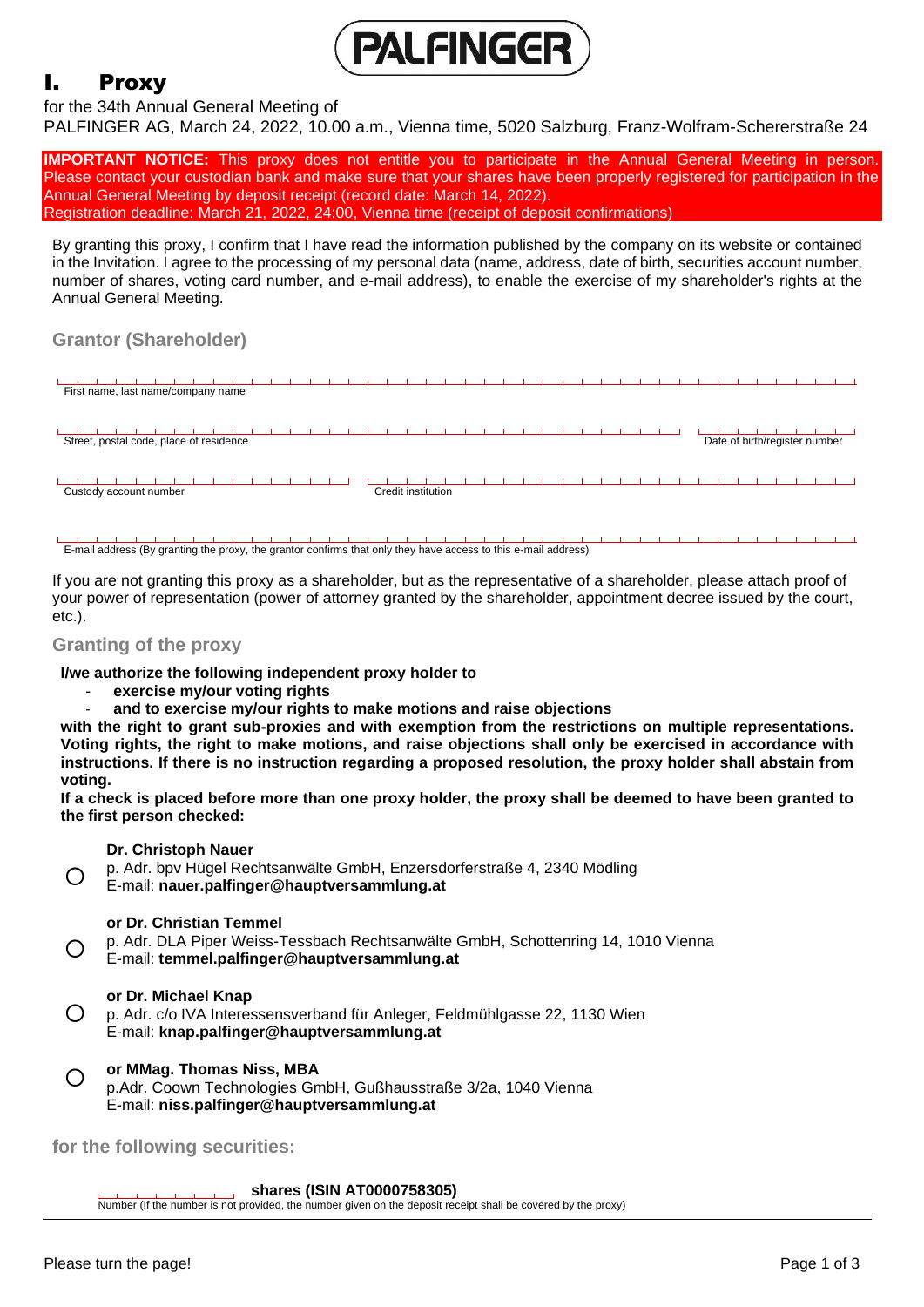# II. Instructions

for the 34th Annual General Meeting of PALFINGER AG, March 24, 2022, 10.00 a.m., Vienna time, 5020 Salzburg, Franz-Wolfram-Schererstraße 24

**Voting instructions for the proposed resolutions under the agenda items** 

The proxy holder is instructed to exercise my (our) voting rights for the resolutions proposed by the administration (Executive Board and Supervisory Board), which are available on the company's Internet website, as follows:

| (Please place an x in the box $\boxtimes$ . Do not use a red pencil)                               |                                                                                                                                                                                                                                                                                                                                 | <b>FOR</b>                              | <b>AGAINS</b>                               | <b>ABSTAIN</b> |
|----------------------------------------------------------------------------------------------------|---------------------------------------------------------------------------------------------------------------------------------------------------------------------------------------------------------------------------------------------------------------------------------------------------------------------------------|-----------------------------------------|---------------------------------------------|----------------|
|                                                                                                    | <b>Resolutions proposed by the Administration</b>                                                                                                                                                                                                                                                                               |                                         |                                             |                |
| 1.                                                                                                 | Presentation of the financial statements, including the management report and the corporate gov-<br>ernance report, the consolidated financial statements, including the consolidated management re-<br>port, the proposal for the appropriation of profits and the report of the Supervisory Board for the<br>fiscal year 2021 |                                         | No resolution needed                        |                |
| 2.                                                                                                 | Resolution on the distribution of the net profit for the year                                                                                                                                                                                                                                                                   | □                                       | □                                           | □              |
| 3.                                                                                                 | Resolution to ratify the actions of the members of the Executive Board in the fiscal year 2021                                                                                                                                                                                                                                  | □                                       | □                                           | □              |
| 4.                                                                                                 | Resolution to ratify the actions of the members of the Supervisory Board in the fiscal year 2021                                                                                                                                                                                                                                | П                                       | П                                           | П              |
| 5.                                                                                                 | Selection of the independent auditor for the financial statements and consolidated financial state-<br>ments for the fiscal year 2022                                                                                                                                                                                           | П                                       | П                                           | П              |
| 6.                                                                                                 | Election to the Supervisory Board                                                                                                                                                                                                                                                                                               |                                         |                                             |                |
|                                                                                                    | Election of Hannes Bogner                                                                                                                                                                                                                                                                                                       | П                                       | П                                           | П              |
| 7.                                                                                                 | Resolution on the remuneration report                                                                                                                                                                                                                                                                                           | П                                       | П                                           | П              |
|                                                                                                    |                                                                                                                                                                                                                                                                                                                                 |                                         |                                             |                |
| Other items for resolution<br>(Please place an x in the box $\boxtimes$ . Do not use a red pencil) |                                                                                                                                                                                                                                                                                                                                 | For the<br><b>Resolution</b><br>motions | <b>Against the</b><br>Resolution<br>motions | <b>Abstain</b> |
|                                                                                                    | In the event of new or amended motions by one or more shareholders at the Annual<br>General Meeting, I instruct the proxy holder to vote in accordance with the following in-<br>etructions in oach case                                                                                                                        | □                                       | П                                           | П              |

tructions in each c In the event of **new or amended motions by the Executive Board or the Supervisory Board** at the Annual General Meeting, I instruct the proxy holder to vote in accordance with the following instructions in each case.  $\begin{array}{ccccccccccccccccc} \Box & \hspace{1.8cm} & \Box & \hspace{1.8cm} & \Box & \hspace{1.8cm} & \Box \hspace{1.8cm} & \Box & \hspace{1.8cm} & \Box \hspace{1.8cm} & \Box & \hspace{1.8cm} & \Box \hspace{1.8cm} & \Box & \hspace{1.8cm} & \Box \hspace{1.8cm} & \Box \hspace{1.8cm} & \Box & \hspace{1.8cm} & \Box \hspace{1.8cm} & \Box \hspace{1.8cm} & \Box \hspace{1.8cm} & \Box \hspace{1.8cm} & \Box \hspace{1.8cm$ 

If there are separate votes on individual components of a proposed resolution, an instruction issued with respect to this proposal shall apply correspondingly to each individual voting transaction.

In the case of proposed resolutions on which no instructions have been given or on which the instructions are unclear (e.g. simultaneously FOR and AGAINST the same proposed resolution), the representative will abstain from voting.

If additional or amended instructions are given after this form has been submitted, the instructions given here will remain in force unless amended or revoked.

| Other instructions (e.g., for motions and objections): |  |
|--------------------------------------------------------|--|
|                                                        |  |
|                                                        |  |